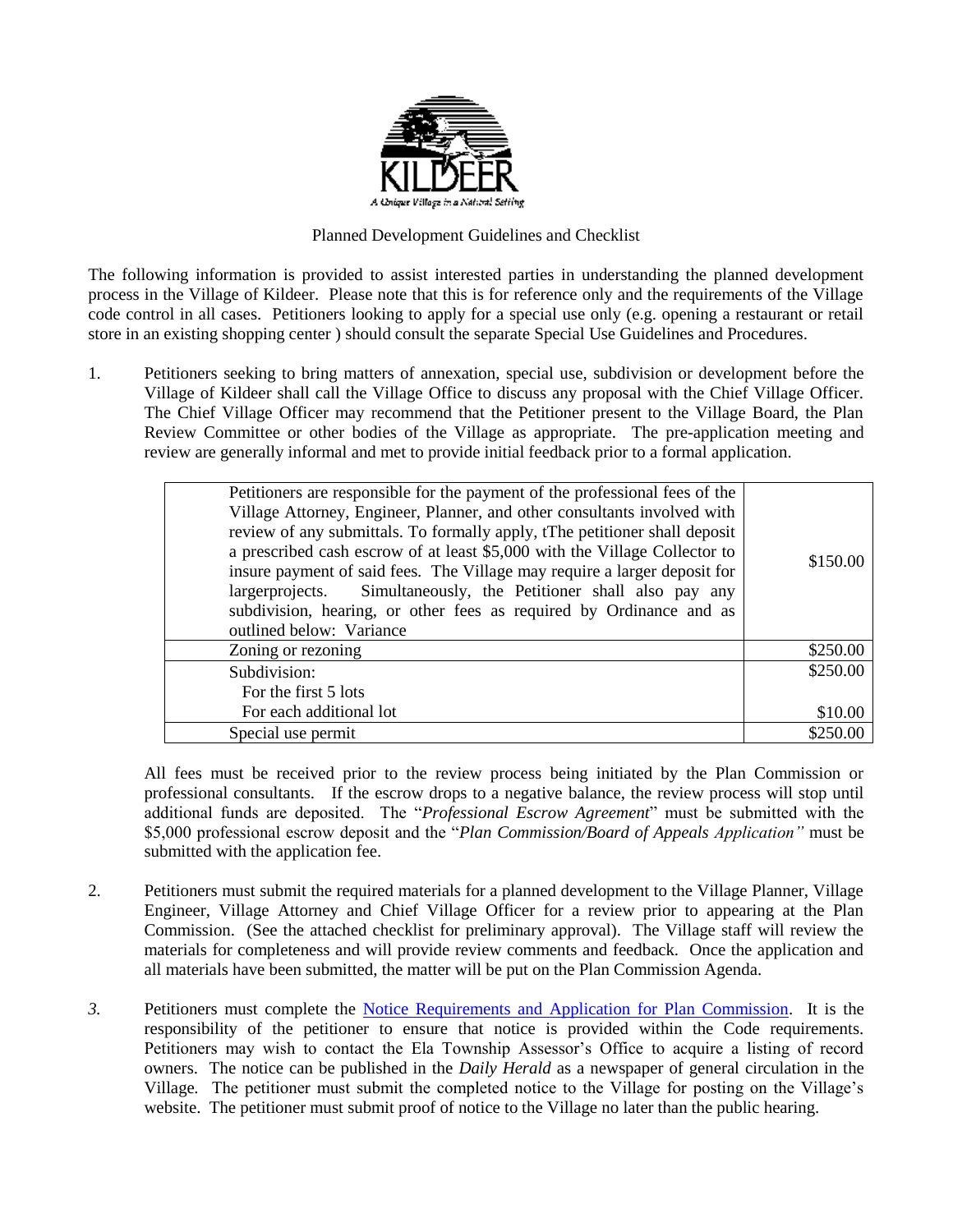- *4.* Below is an outlined of the process required to obtain approval. A planned development requires a twostep sequential process with at least four public meetings. The Plan Commission meets the second Tuesday of the month at 7:30 p.m. at the Village Office, unless otherwise scheduled/located. The Village Board meets the third Tuesday of the month at 7:30 p.m. at the Village Office, unless otherwise scheduled/located. The petitioner must submit fifteen (15) copies of the required items as provided to Village staff and outlined below.
- *5.* The petitioner is responsible for submission of plats and documents to the Village Engineer, Village Planner, Village Attorney, Lake County Health Department, Lake County Highway Department, Army Corps of Engineers, Lake County Department of Public Works, Illinois Department of Transportation and any other consultants or agencies deemed necessary. Each should be contacted regarding their particular submission schedule requirements.
- **6.** Site work, including movement of equipment, trailers, etc. onto subject property, building, construction or any other work may not be initiated without approval of the appropriate permits by the Village.

## **Planned Development Process**

Planned developments in the Village of Kildeer will follow the following process for approval as outlined in the Village Code section 5-14-4.

- **A. Preapplication meeting.** A petitioner for a planned development must arrange with the Village Administrator a meeting with the plan review committee consisting of Village staff and consultants and representatives of the Plan Commission or other corporate officials. This meeting may also be done as a "courtesy review" at the Village Board. The submittal for this meeting should include a sketch plan of the property and a written outlining the proposed plan.
- **B. Preliminary Plan Approval – Plan Commission.** A petitioner must submit its plans to the Plan Commission such that the plans can be reviewed and the Plan Commission can make a recommendation to the Village Board. The submittal requirements are outlined below. Depending on the complexity of the proposal, the Plan Commission may require more than one meeting to evaluate the plan and make a recommendation. The evaluation standards for a planned development are outlined in section 5-14-3 of the Village Code.
- **C. Preliminary Plan Approval – Village Board.** Once the Plan Commission has made a recommendation (positive or negative), the plans will be sent to the Village Board for a decision along with the recommendation and the Plan Commission findings of fact. A petitioner need not submit any additional materials to the Village Board unless requested to by the Plan Commission.
- **D. Final Plan Approval – Plan Commission.** If the Village Board grants preliminary approval, the petitioner has one year from the date of preliminary approval to submit final plans for final plan approval. Preliminary and final plans must be filed and processed consecutively not simultaneously. The Plan Commission will recommend approval of the final plans if they are in substantial compliance with the Village Board approved preliminary plans.
- **E. Final Plan Approval – Plan Commission.** Once the Plan Commission has made a recommendation (positive or negative), the plans will be sent to the Village Board for a decision along with the recommendation and the Plan Commission findings of fact.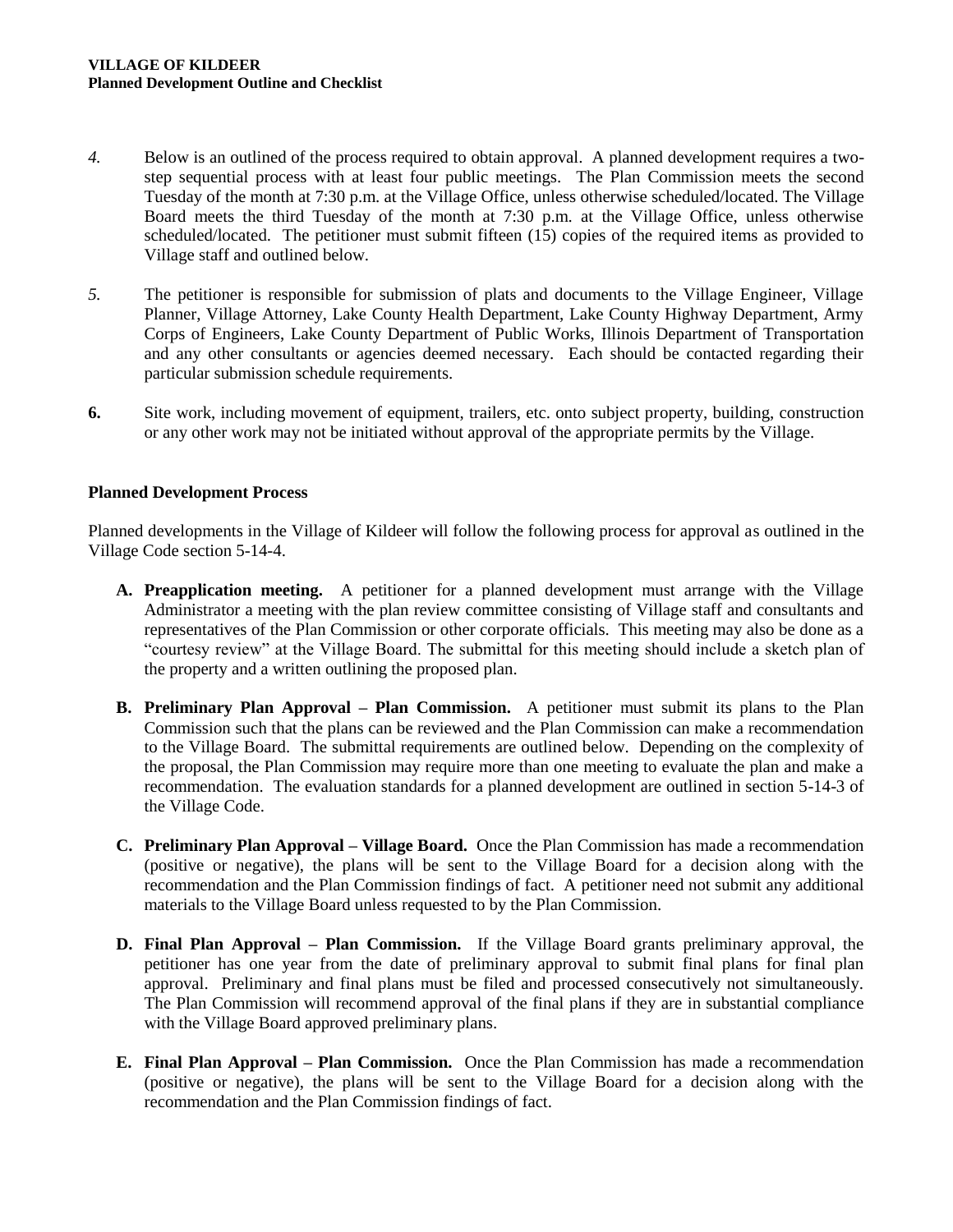# **Preliminary Planned Development Checklist**

The following items should be submitted for preliminary Planned Development approval. Plans must be submitted 15 working days in advance for staff review prior to the Plan Commission meeting(s). Plans should be submitted electronically to the Village Staff with 15 paper copies delivered to Village Hall. Petitioners are encouraged to contact the Village Staff as to the specifics of the plans listed below.

- 1. **Written Statement** by developer which describes the proposed development, shows how proposed plan meets objectives of comprehensive plan, shows that the plan is compatible with existing land uses and explains the benefits to the Village economically or otherwise.
- 2. **Proposed Variations** a list of any proposed variations
- 3. **Proof of Ownership or Site Control** such as deed, purchase contract or authorization letter with the ownership matching either the county tax records or a title commitment.
- 4. **Survey with Legal Description of the Property:** a boundary survey of the site
- 5. **Preliminary Site Plan** including site data to evaluate the bulk standards of the zoning code (coverage, setbacks, FAR, etc.)
- 6. **Preliminary engineering plans** with sufficient detail to evaluate the topography, grading, sewer, water, sanitary, septic, drainage etc.
- 7. **Preliminary Landscape plan** including any fencing.
- 8. **Preliminary Architectural Plans** with a minimum of typical elevations (with height shown), roof plans for non-residential structures and typical floor plans.
- 9. **Photometric (lighting) Plans**
- 10. **Development Schedule** including proposed start dates, completion dates and phasing.
- 11. **Traffic impact study**
- 12. **Protective Covenants**. This maybe either proposed documents or an outline or narrative with the salient points in the covenants.
- 13. **Preliminary Plat of Subdivision**, if a simultaneous approval for subdivision is also requested.
- 14. **Tree Survey** including graphical showing the location of trees and list/description of the trees (See section 4-3-2 of the Village Code).
- 15. **Natural Area Management Plan:** (see section 7-8-4 of the Village Code)
- 16. Other submittals which may be required by Plan Commission including:
	- **a.** Tax impact study,
	- **b.** School demographic study, or
	- **c.** other information requested by the Plan Commission or Village Staff

**Please note that this checklist is a summary of those items outlined in the Village Code and in all cases the Village Code controls.**